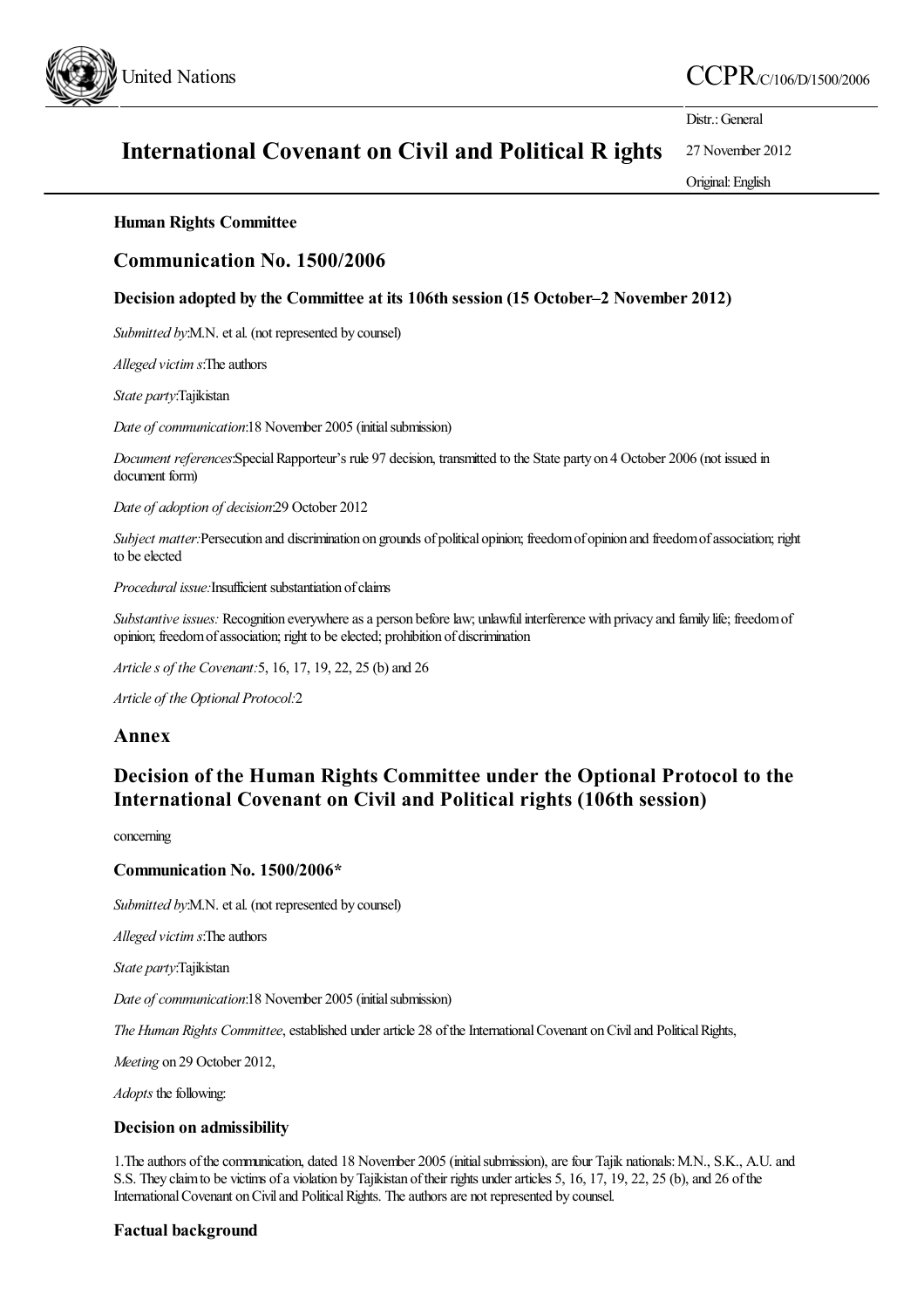2.1The authors are members of the Socialist Party of Tajikistan (SPT): Mr. N. presents himself as the president of the SPT; Mr. K., as the son of the former president of the party (killed in March 1999); Mr. U., as the Khatlonsk regional representative of the party; and Ms. S., as the deputy president of the party. They claim to be victims of constant persecution on political grounds by the regime in place in Tajikistan. The SPT was created on 15 June 1996 in Khudzhand city. M.K. was elected as the first president of the party, but was subsequently illegally removed from her position with the participation of the State apparatus. Then Sa.K. (father of Mr. K.) was elected as the party's president. He was murdered, allegedly in a "terrorist attack", on 30 March 1999, while preparing for the presidential election of 1999. After that, Mr. K. became the acting president of the party, and was also subjected to persecution as a result. At the time of submission of the communication, the other three authors had assumed the party's leadership. According to the authors, they are all persecuted and intimidated by the authorities.

2.2The authors affirm that the SPT was created as an opposition party headed by the former Chairman of the MajlisiOli (Parliament), Mr. Sa.K., who was a prominent opposition leader and one of the activists for the restoration of the constitutional order in the country after the civil war. Mr. Sa.K. was also one of the prospective candidates for the presidential election of 1999. The authors claim that the authorities did not take any steps to ensure his protection against possible attacks. Furthermore, authorities took measures aimed at preventing the party's participation in the presidential election of 1999, and generating internal destabilization ofthe party, leading to its dissolution. Following the murder ofMr. Sa.K., the party's leadersand regionalrepresentativesappealed to the authorities, requesting them to bring the perpetrators to justice. However, at the time of submission of the communication, those responsible were still at large and no one had been prosecuted for the murder. According to the authors, faced with the authorities' failure to investigate and bring to justice those responsible, more than half of the party's members left the SPT, in fear of political persecution. As a result, the authors claim that the SPT was excluded from participation in the presidential election of 1999 and therefore they are victims of violation of their rights to be elected, together with 500 other members of the leadership of the party.

2.3The authors further affirm that before and during the parliamentary election of 2000, the party's leadership, as well as the parliamentary candidates, were subjected to pressure by members of the Municipal Council of Dushanbe city and law enforcement authorities. Before the election, Mr. N., who was a Member of Parliament candidate for the single-mandate district No. 2 (Oktyabrsky district of Dushanbe city), was forced by a representative of the Ministry of Security (now the State National Security Committee (SNSC)) and by the deputy president of the Municipal Council of Oktyabrsky district to withdraw from the election. When he initially refused to withdraw, the SNSC representative threatened to put opium in his pockets, arrest him and have him held at least until the end of the election. Mr. N. thus had no choice but to sign a declaration withdrawing his candidacy.

2.4Mr. U. was designated as a Member of Parliament candidate for the single-mandate district No. 8. During the preliminary election campaign, he was also subjected to persecution. For instance, in January 2000, when he was on his way home after a meeting with electors, he was attacked by armed men wearing masks. Despite this incident, he did not withdraw his candidature and obtained 58 per cent of the votes in the election. However, the results were falsified and the brother of the then president of the Municipal Council ofLenin district was designated as the winner. Thesame year, Mr. U., while driving hiscar, was stopped bymasked menwho threatened himand stolethecar. Mr. U. reported this incident to the Department ofInternalAffairs ofthe Lenin district, but nothing was done to investigate the facts.

2.5Mr. K., who was a Member of Parliament candidate for the single-mandate district No. 13, obtained the majority of votes in the first round of the election (out of four candidates) despite the pressure exerted by certain groups of former Members of Parliament during the election and the manipulation of election results. However, due to ballot fraud, he was not admitted to the second round of the election. Similar abuses occurred in respect to other candidates. Thus, Ms. S., who was designated as a Member of Parliament candidate for a certain district, was unlawfully registered by the Central Commission on Elections and Referenda (hereinafter the Electoral Commission) as a candidate for a different district. According to the authors, 20 Member of Parliament candidates of the SPT were not even registered by the Electoral Commission. Despite this, the representatives of the SPT obtained the vast majority of votes in at least three single-mandate districts. However, as a result of fraud and falsification of votes, the party's representatives were not admitted to the Parliament.

2.6In relation to the above incidents, and given the unstable and dangerous situation in Tajikistan in 2000, the death threats addressed to the Member of Parliament candidates by armed groups, and the ineffectiveness of any complaints submitted to court at that time, the authors were frightened and decided not to complain. They claim that as a result of the numerous acts of falsification and intimidation, the SPT, whichwas thesecond political party in terms of popularity, lostasignificant number ofits supporters.

2.7In April 2004, the SPT, together with other parties, entered into a coalition "for honest and transparent elections". Then, the Minister of Justice, Mr. Kh., together with a senior counsellor of the President, one Mr. V., an official from the Ministry of Education, Mr. G., and representatives of several local municipal councils, abusing their authority, started to interfere in the internal affairs of the party. Mr. Kh., in breach of national legislation, provided Mr. G., who was not a member of the SPT, with a copy of the certificate of registration of the SPT authenticated by the Ministry, with Mr. Kh's signature and dated 3 March 1999. The authors claim that in March 1999 the Minister of Justice was another person, not Mr. Kh. Mr. G., using the registration certificate, obtained the letterhead and the sealof the Dushanbe Executive Committee of the SPT. Using the seal, Mr. V. and Mr. G., who had been expelled from the party in March 2000, organized a number of "pseudo"-SPT meetings and even one party congress on 20 June 2004, in spite of the reactions from the elected SPT local representatives.

2.8In viewofthesituation, the Executive Committee ofthe SPT decided to convenean extraordinary congress on 14 August 2004. Despite the difficulties, such as pressure by certain officials of municipal councils to prevent the participation of certain delegates and interference in the work of the congress by a representative of the Ministry of Justice, the congress was a success. Notwithstanding the fact that before the congress pro-Government newspapers and other political party-run newspapers published provocative articles aimed at discrediting Mr. N., he was elected as the president of the SPT for a five-year term. The authors claim that the congress was attended by leaders and representatives of all political parties, international organizations, a representative of the Ministry of Justice and by local and foreign mass media.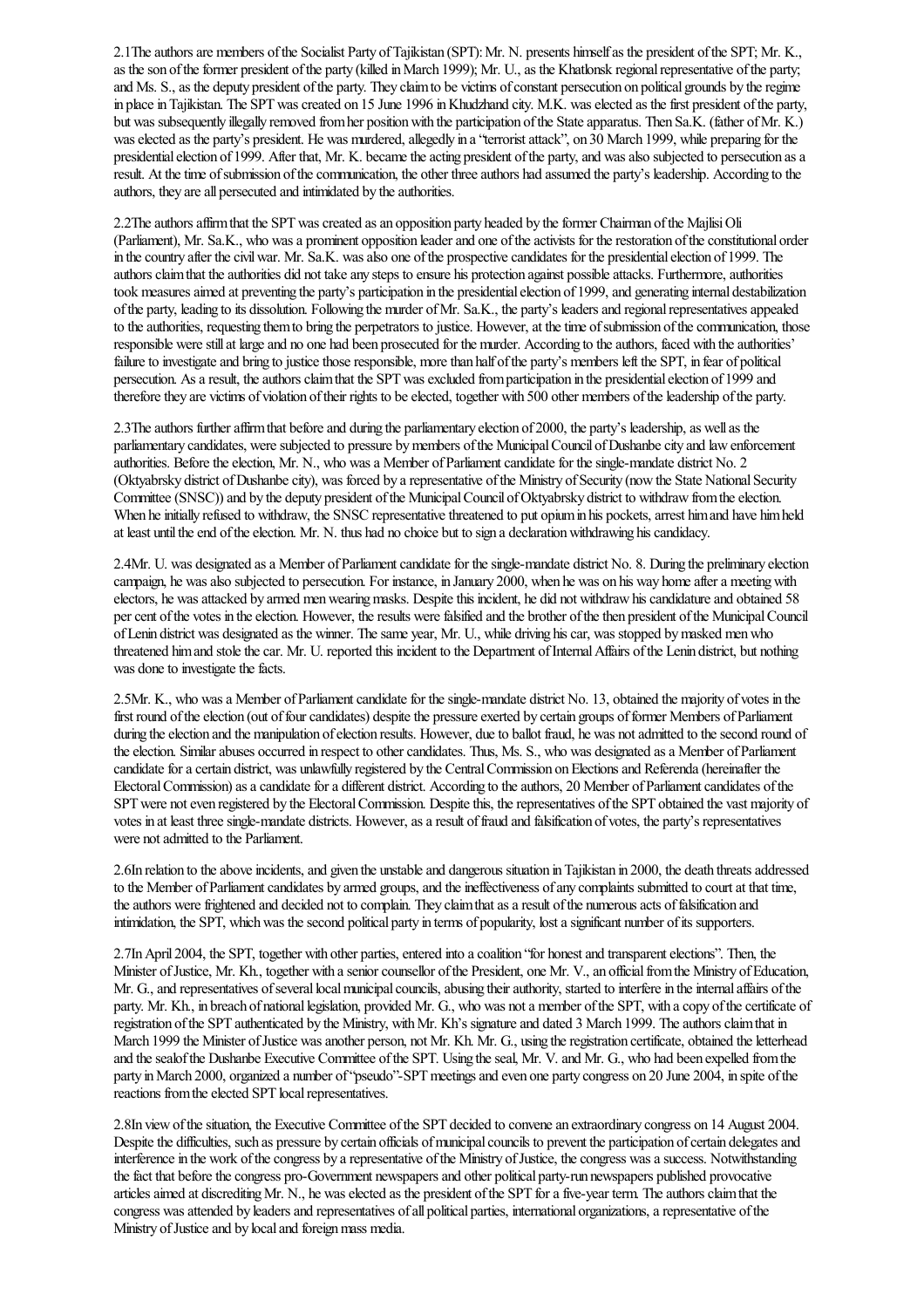2.9The authors claim that, in accordance with the requirements of the Act on Political Parties, the SPT leaders have sent more than 45 notes to differentmunicipalcouncils, informing themabout decisions taken during party'sconferences. However, beforethe 2005 election for the Majlisi Oli, the Ministry of Justice, by a letter of 16 December 2004, provided the Electoral Commission with the list ofall political parties registered with the Ministry ofJusticeand the names oftheir leaders. According to theletter, the SPT registered with the Ministry of Justice was the SPT headed by Mr. G. The authors maintain that, ignoring their interest and that of other "genuine" leaders of the SPT, the Ministry of Justice unlawfully created an "artificial SPT" headed by Mr. G. On 19 December 2004, Mr. G. organized an unlawful party congress in order to elect the party candidates for the parliamentary election. On 14 January 2005, based on the letter of the Ministry of Justice, this party was further registered by the Electoral Commission for participation in the election of the Majlisi Namoyandagon (House of Representatives) of the Majlisi Oli. As a result, the lawful SPT was de facto barred fromparticipating in the 2005 election.

2.10The authors claim to have exhausted domestic remedies in connection with the facts they describe. Thus, in relation to the murder of Mr. Sa.K. in an alleged terrorist attack, they state that several petitions (including a petition of the Central Executive Committee of the SPT and a joint petition of Tajik political parties) were submitted to authorities and law enforcement bodies on 31 March 1999, with a request to investigate, prosecute and punish those responsible. All these appeals remain unanswered.

2.11In relation to intimidation by political opponents, ballot fraud and falsification of votes, theauthors submit that, dueto theclimate of insecurity in Tajikistan in 2000, the threats to Member of Parliament candidates' lives by armed groups and the ineffectiveness of any complaints to court at that time, they were frightened and decided not to file complaints.

2.12With regard to the interference in the internal affairs of the party, the authors appealed to several institutions. On 14 May 2004, they addressed a complaint to the head of the Interior Department of the Sino city district in Dushanberegarding the unlawful use of the seal of the SPT Executive Committee by a non-member of the political party, Mr. G. No response was received. The complaint submitted to the Prosecutor's Office of Dushanbe city on 1 November 2004 was rejected. On 5 September and 9 December 2004, the authors sent letters to the President of Tajikistan. On 23 October 2004, a complaint was lodged with the General Prosecutor's Office of Tajikistan. All these complaints remain unanswered. On 13 January 2005, the authors filed another complaint with the General Prosecutor's Office, which advised them to resort to the courts for consideration of their claims.

2.13On 23 December 2004, the authors appealed to the Supreme Court, requesting the annulment of the Minister of Justice's letter of 16 December 2004 (bywhich the Minister, Mr. Kh., illegally recognized Mr. G.as the president ofthe SPT)and protection of their constitutionally protected electoral rights. The Supreme Court refused to examine the complaint, indicating that the authors could submit it to the local court. On 4 January 2005, the authors appealed to the Somoni District Court (the party was registered in that district), the Shohmansur District Court (where the Ministry of Justice is located), and the Dushanbe City Court, complaining against the allegedly unlawful letter of the Minister of Justice, and requesting the protection of their constitutional rights. All three courts refused to examine the complaints, claiming that they did not fall under their respective jurisdiction.

2.14The authors also appealed against the decision of the Electoral Commission of 14 January 2005 regarding the registration of SPT candidates for the election. On an unspecified date, a complaint was lodged with the Supreme Court of Tajikistan, requesting the Court to annul the decision in question and to interrupt the activity of the unlawful, "artificially created" Socialist Party of Tajikistan. On 20 January 2005, the Court rejected the complaint, finding the decision of the Electoral Commission in conformity with national legislation and rejecting the author's request for its annulment. The Court indicated that, during the proceedings, Mr. Sh., the representative of the Electoral Commission, explained that Mr. G. provided to the Commission the list of SPT candidates for the parliamentary election and all documents required by law for their registration. After the Ministry of Justice confirmed that the SPT was a registered party presided by Mr. G., the Electoral Commission examined the presented materials, in accordance with the electorallegislation,and found no impediments to theregistration ofSPT election candidates presented byMr. G. The Commission did not receive any documents for the registration of candidates from the author, Mr. N. The representative of the Ministry of Justice confirmed to the Commission that he was present during the party congress organized by Mr. N., and noticed that half of those present and having the mandate to vote were in reality not members of the SPT. He reported this to Mr. N. and recommended that he resolve all disputes regarding the party leadership within the party. The Supreme Court also stated that such questions as the election of the president of a political party, including of the SPT, fall under the competence of the party itself and all disputes as to who is the legally elected president of the party should be settled within the party by its members, in accordance with the charter of the political party. The court also rejected the author's request to interrupt the activity of the unlawful, "artificially created" Socialist Party of Tajikistan, indicating that they could file a complaint to competent authorities (without specifying which authority).

2.15Theauthors submitted acassation appealto the CivilCollege ofthe Supreme Court on 28 January 2005, which on 4 February 2005 upheld the previous decision. Theauthorsalso submitted an application for supervisory reviewwith the Plenumofthe Supreme Court. The Court examined the case and declared that the previous decisions were correct and well founded, indicating that it can only decide on the lawfulness of the Electoral Commission's decision; the other problems are internal to the party and have to be resolved by the party members in conformity with the charter of the party. A further application for supervisory review was lodged with the President ofthe Supreme Court on 13 June 2005. In aresolution dated 29 June 2005, the President ofthe Supreme Court confirmed the legality of the Electoral Commission's decision of 14 January 2005. As to the interruption of the activity of the unlawfully and "artificially created" SPT headed by Mr. G., he indicated that the claims related to an internal dispute and should be resolved within the party in accordance with the party's charter, the courts having no competence to decide whether the leader of the SPT is the author (Mr. N.) or Mr. G. He further invoked article 25, paragraph 1, of the Act on Political Parties, which states that such issues are resolved through reorganization (unification, joining, division) or liquidation. The President of the Supreme Court recommended that the author convene the congress of the party (both political platforms) and settle the dispute.

2.16On 29 September 2005, the authors filed an application with the Constitutional Court reiterating the claims that had been rejected by the Supreme Court, and adding that they had suffered a denial of justice. They requested the Court to issue a legal opinion on the following four questions: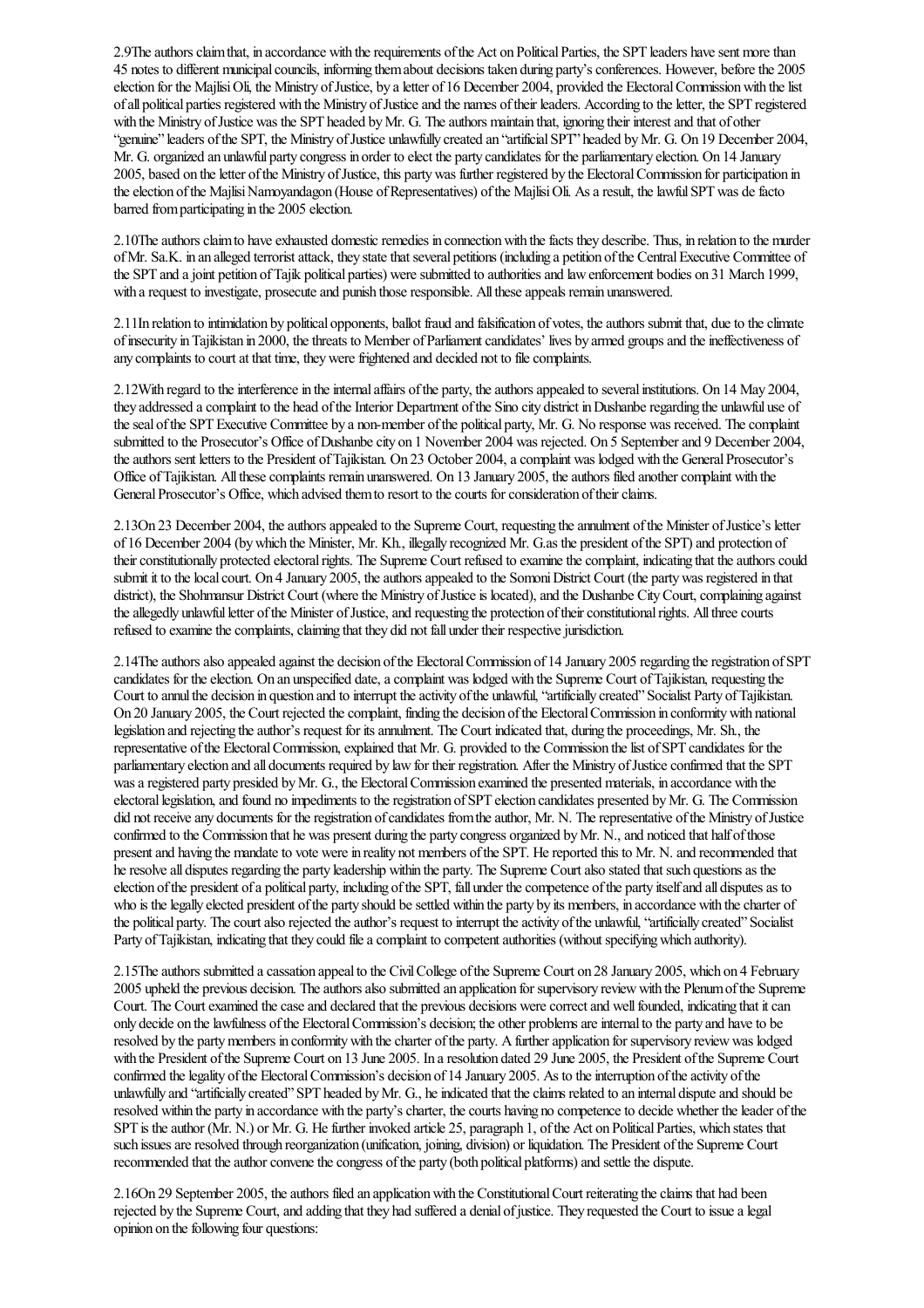(a)Whether the Supreme Court violated their right to judicial protection;

(b)Whether the issue of the coexistence of two Socialist parties falls under the competence of the Supreme Court;

(c)Whether the Supreme Court is obliged to examine their request in relation to the coexistence of the two parties and to terminate the activity of the illegal one;

(d)Which court or institution has jurisdiction to consider thelegality ofthe Minister ofJustice's letter inwhich heconfirms Mr. G.as the president of the SPT and whether the Supreme Court is obliged to examine the issue on the unlawful acts of the Minister in this respect.

2.17.On 5 October 2005, the Constitutional Court rejected the case without examination of the respective claims, stating that all matters related to the organization and the functioning of political parties fall under the competence of the Supreme Court.

2.18The authors claim that they have exhausted all available domestic remedies and that the same matter has not been examined under another procedure of international investigation or settlement.

#### The complaint

3.1 The authors claim that they are victims of violation of their rights under article 5 of the Covenant, as the authorities, and in particular the Senior President's counsellor (Mr. V.), the Minister of Justice (Mr. Kh.) and the Chief of the Electoral Commission (Mr. B.), have restricted "by all means" their and the other party members' electoral rights and right to freedom of association.

3.2They claimalso a violation ofarticle 16 ofthe Covenant, in particular in relation to Mr. N., Mr. U.and Ms. S. (who was portrayed as a mentally ill person), since their right to recognition as persons before the law has been violated. As a result, they could not exercise their right to judicial protection.

3.3The authors further claim a violation of article 17, as an official of the President's administration, as well as members of the security forces and other State organs, have openly interfered in their private and family life by ordering the preparation and publication of articles and other materials that have affected their reputation.

3.4The authors maintain that article 19 has been violated, as the members of the SPT have been deprived of their right to hold opinions through the use of intimidating measures against them, such as the murder of the SPT leader, their persecution, and dismissal fromwork.

3.5The authors claim to have been deprived of their right to freedom of association, including through the arbitrary revoking of their membership in the party and recognition ofthe"pseudo"-socialist party as lawful, in violation ofarticle 22 ofthe Covenant.

3.6According to the authors, their right to be elected without unreasonable restrictions and without distinction under article 25 (b) of the Covenant has also been violated, as they were prevented from taking part in elections. They claim that their names were not included in the electoral lists and the secrecy of the ballot was not respected.

3.7Finally, they claima violation ofarticle 26, becausetheywere victims of discrimination on grounds of political opinion.

#### State party's observations on admissibility and merits

4.1By note verbale dated 8 June 2011, the State party contests the authors' allegations and submits that all their complaints have been duly registered and examined by national competent authorities in accordance with the law. Following the murder of Mr. Sa.K. (Member of Parliament) on 30 March 1999, a criminal case was initiated by the Investigative Department of the Ministry of Security. A search warrant was issued against two suspects, Mr. Y. and Mr. S. Subsequently, the fact that one of the suspects still had not been apprehended resulted in the suspension of the criminal case. The criminal investigation was conducted in accordance with the law and the authors' allegations that no measures were taken in respect of the murder of Mr. Sa.K. are unfounded.

4.2With regard to the authors' claims that they were subjected to pressure before and during the parliamentary election of 2000, that Mr. U. was attacked by unidentified masked armed men who stole his car and that no measures to investigate the incident were taken by the Department of Internal Affairs, the State party submits that these claims are unfounded. Mr. U. at that time was using his private car as a cab service and, on 11 August 1999, he agreed, for 3,000 Russian roubles, to drive three unidentified persons to the indicated address. On the way, those persons threatened himwith a gun and stole hiscar. On thesame day, based on the Mr. U.'s complaint, a criminal case was initiated under article 249, para. 4, of the Criminal Code (banditry). The case was closed on 1 October 1999 on the ground that the perpetrators could not be identified. The State party submits that the criminal offence is not linked to Mr. U.'s standing as candidate for the parliamentary election, since the election took place on 28 February 2000 and the registration of electoral candidates, as well as the meetings with the electors, began on 13 December 1999.

4.3The State party further contests the authors' claims about Mr. G.'s unlawful election as president of the SPT. On 6 August 1996, the SPT was registered with the Ministry of Justice. On 21 December 1996, Mr. Sa.K. was elected as president of the party. The party was re-registered with the Ministry of Justice on 10 March 1999. Mr. R. was elected as president of the party during the fourth extraordinary congress of 23 July 2000, and following the extraordinary congress of 20 July 2004 Mr. G. became president of the party. This decision was not recognized by Mr. N. and his allies, who submitted a number of complaints with the Ministry of Justice, claiming that the party congress was held unlawfully.

4.4As to the authors' claims that on 14 May 2004, the leadership of the SPT complained to the Interior Department of Sino district in Dushanbe regarding the unlawful use by Mr. G of the seal of the SPT Executive Committee and that their complaints remained unanswered, the State party is not in a position to assess these allegations because all the documents of the Interior Department of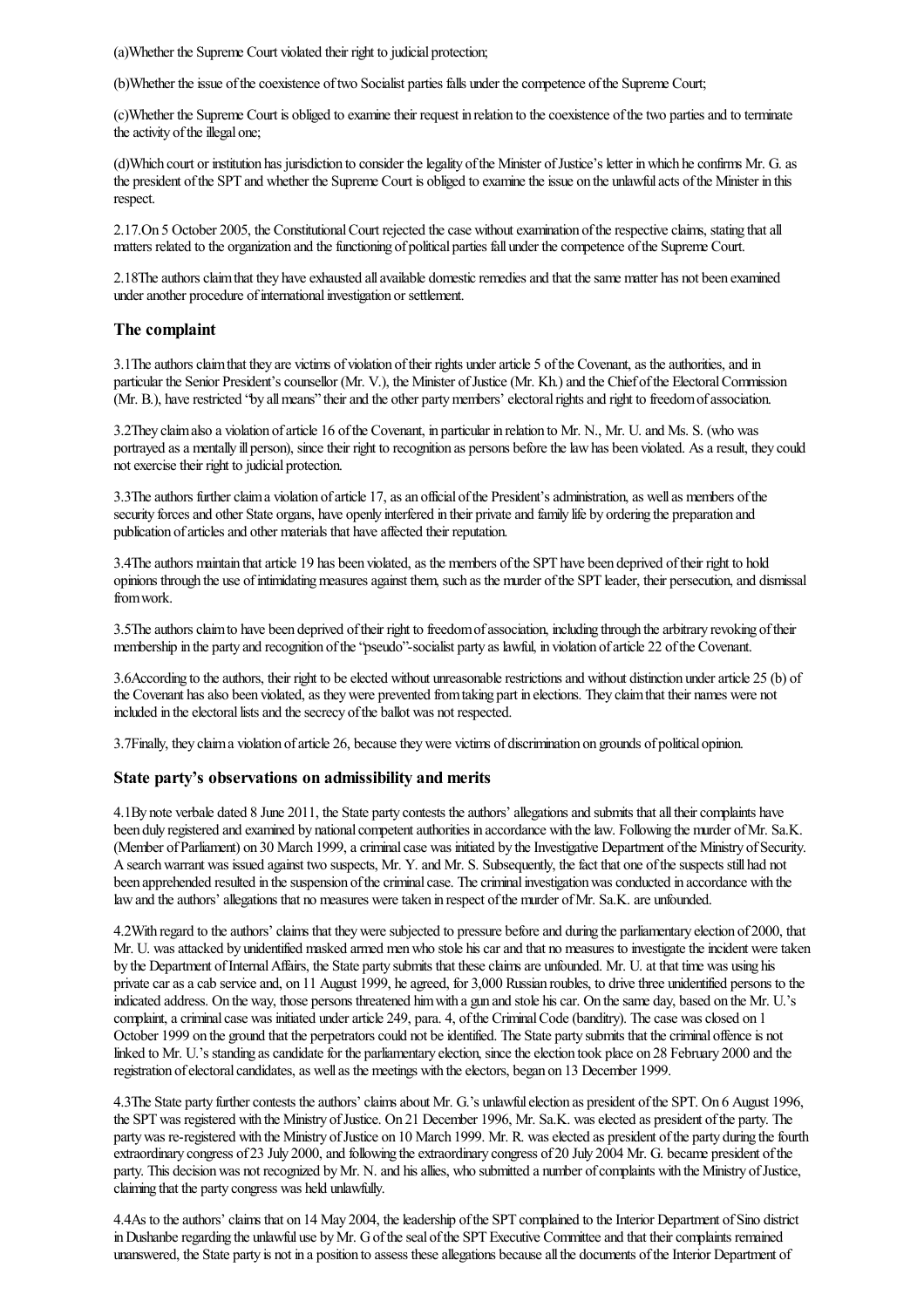Sino district were destroyed on 21 January 2008 at the expiration of their retention period.

4.5The authors' allegation that their complaints were not accepted by courts without any legal grounds is also unfounded. Mr. N. lodged a complaint with the Supreme Court on 16 January 2005, requesting the Court to annul the decision of the Electoral Commission of 14 January 2005 on the registration of five SPT candidates for the parliamentary election, as well as to interrupt the activity of the respective party. The Supreme Court rejected the complaint on 20 January 2005 and this decision was upheld on cassation by the CivilCollege ofthe Supreme Court. Alltheauthors' supervisory reviewapplications were duly considered and answered. The court found that the SPT was operating according to the law and that the registration of candidates for the parliamentary election had been done in compliance with the law. For the sake of a thorough examination of the case, the court questioned the representative of the Ministry of Justice. He stated in court that he had officially met with the president of the SPT, Mr. G., and the plaintiff, Mr. N., and had explained to them the requirements of the law in respect of the powers, rights and duties of political party members.

4.6On 25 September 2006, Mr. N. lodged acomplaint with the Supreme Court, requesting theannulment ofthe Electoral Commission's decision of 11 October 2006 by which Mr. G. was registered as the SPT candidate for president of Tajikistan. The Court, after having examined the materials of the case file, the arguments of the parties and witness testimonies, concluded that the election of Mr. G. as president of the SPT was legal, and rejected the complaint on 31 October 2006. This decision was upheld by the Civil College of the Supreme Court on 22 November 2006. The SPT is currently headed by Mr. G. and operates on the basis of the Constitution and the Act on Political Parties.

#### Authors' comments on admissibility and merits

5.1In their comments dated 27 April 2012, the authors contest the State party's assertion that all their complaints have been duly registered and examined in accordance with the law. They claim that, out of 29 various complaints, only 18 were registered. Since the SPT was an opposition party, none of their complaints were examined in accordance with the law and they were ignored or dismissed on political grounds.

5.2The authors find illogical the information presented by the State party in respect of the investigation into the death of Mr. Sa.K. They claim that, each time, the State party invents new names for the alleged perpetrators, since the names referred to in its observations are different from the ones presented by the investigative bodies to the family in 1999. The authors are convinced that the terrorist act against Mr. Sa.K. was politically motivated. As the 1999 presidential election approached, men using vehicles with dark-tinted windows, and armed with machine guns and grenades, had constantly "chased" him. On one occasion his bodyguards surrounded and interrogated them, and discovered that they were agents of the SNSC. Mr. Sa.K. reported this to the head of the SNSC and requested an investigation. The head of the SNSC confirmed that the armed individuals were SNSC agents. Although the SPT leadership addressed the President ofTajikistanwith acomplaint, indicating the plate numbers ofthecars which had followed Mr. Sa.K. everywhere, no measures were taken to protect him against possible attacks.

5.3The authors reject the State party's arguments that the car incident of Mr. U. was not linked to his political activity and that the election of Mr. G. as president of the SPT was lawful. They claim that the "pseudo" congress of 20 June 2004 at which Mr. G. was allegedly "elected" as president of the SPT was organized, through abuse of authority, under the direction of employees of the presidential apparatus, namely Mr. V., senior counsellor of the President of the Republic, Mr. O., former presidential counsellor, and the leadership of the People's Democratic Party of Tajikistan. The minutes of the pseudo-congress clearly demonstrate that it was organized by persons having no connection with the SPT, and the leadership of the "party" was constituted by persons who had been expelled from the SPT in 2000, in particular Mr. G. and Mr. V. They were expelled from the party for gross breaches of its charter, theft of its funds and moral and material damage to the party. From 2000 to 2004 they had no connections with any of the organizational units of the SPT, as reflected in the SPT annual reports presented to the Ministry of Justice. The report presented after the fourth congress of the party lists neither Mr. G., nor Mr. V. as leaders of the party. The authors further refer to a number of breaches committed during the organization of the pseudo-congress of 20 June 2004 in order to substantiate their arguments that materials of the so-called congress were forged, and that its organization was unlawful and contrary to the SPT charter. Based on the minutes of the pseudo-congress, the Ministry of Justice in December 2004 registered the SPT headed by Mr. G., and before the parliamentary election this party was further registered by the Electoral Commission for participation in the election. In addition, in August 2006 (before the presidential election), Mr. G. was registered as the SPT candidate for president of Tajikistan.

5.4In the light of the above, the authors request the Committee to do justice to the members and sympathizers of the SPT and to compensate them for the damage suffered as a result of the actions of the current regime.

#### Issues and proceedings before the Committee

#### Consideration of admissibility

6.1Beforeconsidering any claimcontained in acommunication, the HumanRights Committee must, in accordance with rule 93 ofits rules of procedure, decide whether or not the communication is admissible under the Optional Protocol to the Covenant.

6.2The Committee has ascertained that the same matter is not being examined under another procedure of international investigation or settlement for purposes of article 5, paragraph 2 (a), of the Optional Protocol.

6.3The authors claim to have been subjected to persecution by Government officials for being leaders of the SPT. They submit that the former president of the party died in a terrorist attack in 1999 and that State party's authorities failed to conduct an investigation into his death. Mr. N. was forced to withdraw as a Member of Parliament candidate in the 2000 parliamentary election. Mr. U. was also subjected to harassment in connection with the same election by, for instance, being attacked by armed men, and later on had his car stolen. The results of the election in connection with both Mr. U. and Mr. K. were falsified, while Ms. S. was registered as a